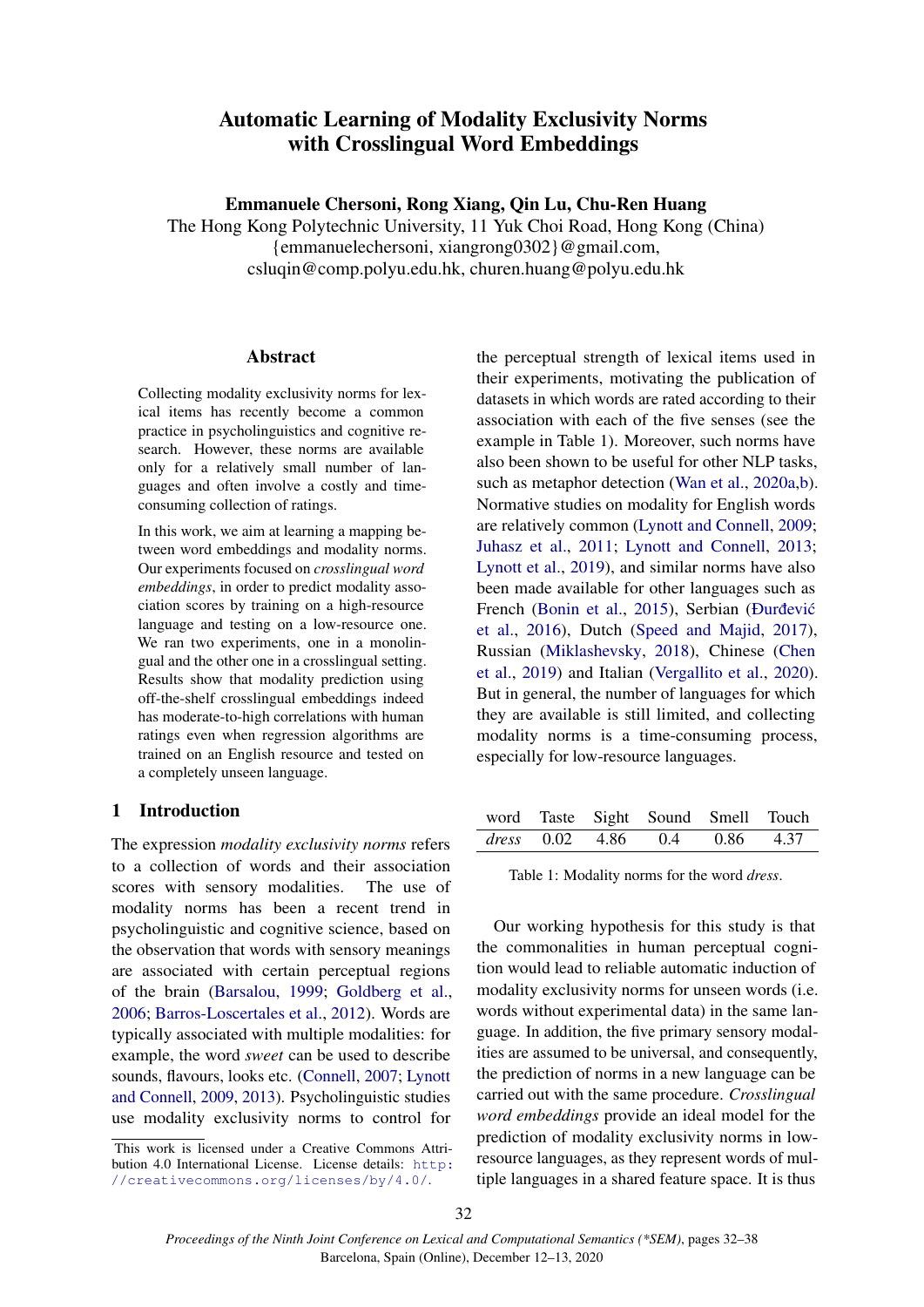possible to train a regressor on a resource-rich language, e.g English, and predict modality ratings for words in an unseen language. We experimented with this crosslingual transfer method on Italian, Dutch and Chinese norms. Results show that a) crosslingual embeddings perform similarly to or slightly better than monolingual embeddings in a monolingual setting; b) even after training only on English data, the regressor can predict norms in a totally unseen language with moderate-to-high correlations with human judgements.

## 2 Related Work

Although word vectors have been a standard for word representations for almost two decades [\(Lenci,](#page-5-9) [2018\)](#page-5-9), they became an essential ingredient for most NLP applications only after the introduction of *word embeddings* [\(Mikolov et al.,](#page-6-7) [2013a;](#page-6-7) [Pennington et al.,](#page-6-8) [2014;](#page-6-8) [Bojanowski et al.,](#page-5-10) [2017\)](#page-5-10). Differently from the first generation models using co-occurrence counting and weighting, word embeddings are estimated via neural network training with the objective of maximizing the probability of the contexts of a target word, and they gained popularity due to the availability of efficient and easy-touse tools [\(Mikolov et al.,](#page-6-7) [2013a\)](#page-6-7). The development of research on crosslingual transfer and the availability of new benchmarks for multilingual NLP has recently led to the introduction of the so-called *crosslingual embeddings*, vector space models that represent words from multiple languages through some form of mapping from a monolingual to a multilingual space [\(Conneau et al.,](#page-5-11) [2018;](#page-5-11) [Ruder](#page-6-9) [et al.,](#page-6-9) [2019\)](#page-6-9). A classical study by [Mikolov et al.](#page-6-10) [\(2013b\)](#page-6-10) learnt a linear projection to transform the space of a source language to the space of a target language by maximizing the similarity between the two spaces. Other approaches apply Canonical Correlation Analysis to simultaneously project words from two languages into a shared embedding space where the correlation between projected vectors are maximized [\(Faruqui and Dyer,](#page-5-12) [2014\)](#page-5-12). Other works make use of the max-margin method such that, for embeddings projected from a source language, they maximize the margin between the correct translations and other candidates [\(Lazaridou et al.,](#page-5-13) [2015;](#page-5-13) [Joulin et al.,](#page-5-14) [2018\)](#page-5-14). For this study, we use the offthe-shelf crosslingual embeddings by [Joulin et al.](#page-5-14) [\(2018\)](#page-5-14) based on FastText [\(Bojanowski et al.,](#page-5-10) [2017\)](#page-5-10)

and trained on Wikipedia.<sup>[1](#page-1-0)</sup>

Despite the success of word embeddings, a common criticism is that they are not grounded in perception, as words are only defined in relation to each other and not to entities and actions in the physical world [\(Glenberg and Robertson,](#page-5-15) [2000;](#page-5-15) [Fa](#page-5-16)[garasan et al.,](#page-5-16) [2015;](#page-5-16) [Li and Gauthier,](#page-5-17) [2017\)](#page-5-17). To address this issue, [Fagarasan et al.](#page-5-16) [\(2015\)](#page-5-16) used a regression method to map embeddings onto the conceptual properties of the McRae norms [\(McRae](#page-6-11) [et al.,](#page-6-11) [2005\)](#page-6-11). A similar approach, using feedforward neural networks for predicting properties, was recently described by [Li and Summers-Stay](#page-5-18) [\(2019\)](#page-5-18). The work by [Derby et al.](#page-5-19) [\(2019\)](#page-5-19) goes in the opposite direction: instead of predicting norms from embeddings, they combined pretrained vectors and property vectors to inject conceptual knowledge into a new type of word representations. Their *Feature2Vec* system showed a strong performance in the predicting norms of unseen words, compared to previous proposals. Finally, [Utsumi](#page-6-12) [\(2018,](#page-6-12) [2020\)](#page-6-13) proposed a similar mapping technique to exploit semantic feature norms by [Binder et al.](#page-5-20) [\(2016\)](#page-5-20) to analyze the semantic content of word embeddings in terms of neurobiologically-motivated features. [Turton et al.](#page-6-14) [\(2020\)](#page-6-14) also experimented with embeddings based on Binder features, showing that they can achieve performances comparable to Word2Vec [\(Mikolov et al.,](#page-6-7) [2013a\)](#page-6-7) and GloVe [\(Pennington et al.,](#page-6-8) [2014\)](#page-6-8) on similarity datasets.

#### 3 Our Proposed Approach

In this work, we used regressors trained on crosslingual word embeddings to predict modality ratings in two different scenarios. In the *monolingual* scenario, we adopt a 5-fold cross-validation to predict the modality norms of an English dataset [\(Lynott](#page-5-4) [and Connell,](#page-5-4) [2009,](#page-5-4) [2013\)](#page-5-5). In the *crosslingual* scenario, a regressor is trained on a high-resource language, e.g. English, to predict the modality norms of an unseen language.

#### 3.1 Datasets

Four modality norms datasets are used in this work: the English norms by [Lynott and Connell](#page-5-4) [\(2009,](#page-5-4)

<span id="page-1-0"></span><sup>1</sup>We ran experiments also with the Numberbatch embeddings by [Speer and Lowry-Duda](#page-6-15) [\(2017\)](#page-6-15), which are obtained by retrofitting different types of word embeddings with a subgraph of ConceptNet [\(Speer et al.,](#page-6-16) [2017\)](#page-6-16). However, while these vectors showed a strong performance in predicting the norms in the monolingual setting, they never achieved significant correlations with human judgements in the crosslingual prediction, and thus we omitted them from the Results section.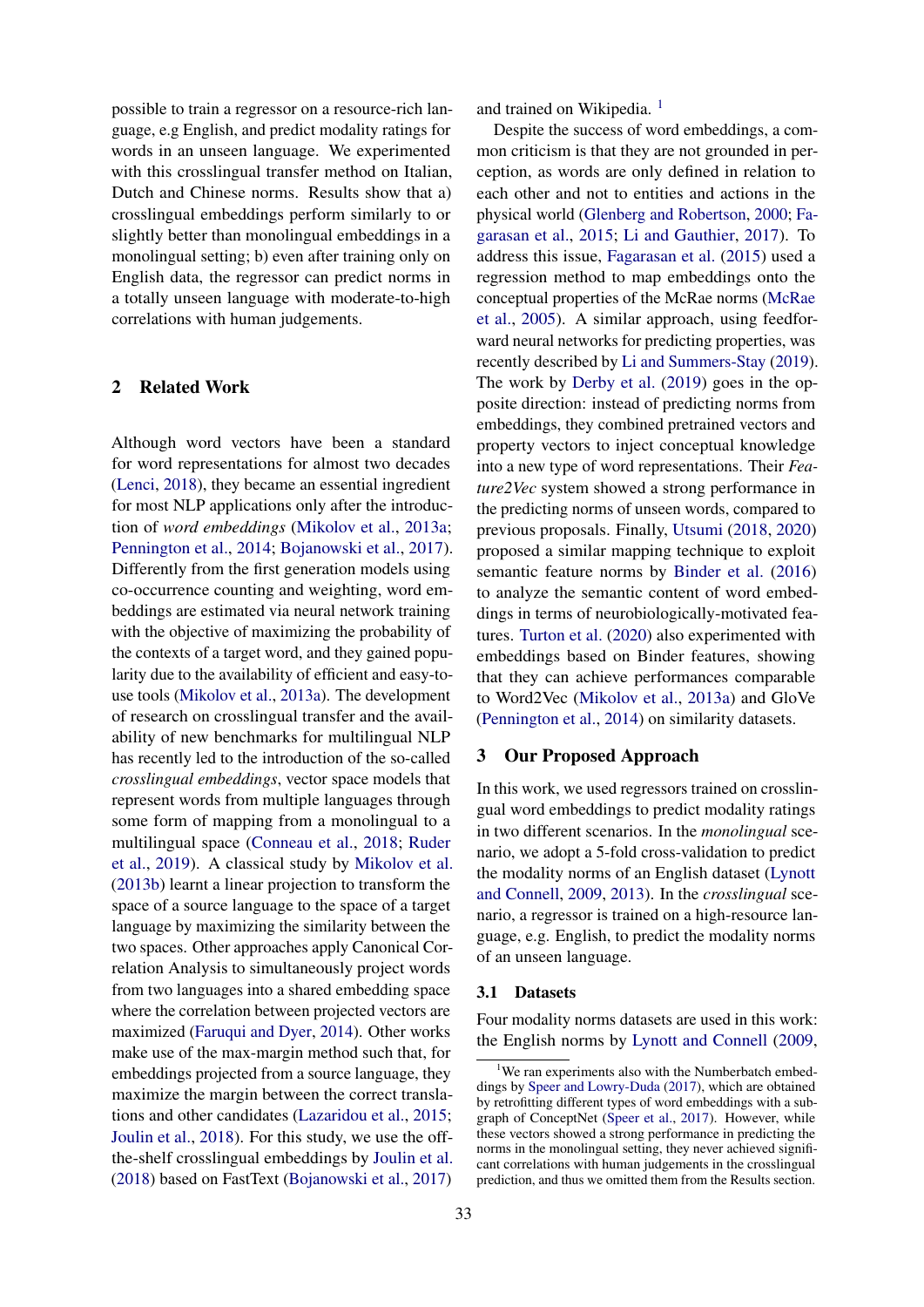[2013\)](#page-5-5) (1002 words); the Italian norms by [Vergal](#page-6-6)[lito et al.](#page-6-6) [\(2020\)](#page-6-6) (1121 words); the Dutch norms by [Speed and Majid](#page-6-4) [\(2017\)](#page-6-4) (485 words); the Chinese norms by [Chen et al.](#page-5-8) [\(2019\)](#page-5-8) (291 words). The latter three datasets were collected using a similar methodology, inherited by the original study on English. The questions used for data collection are typically in the following form: "To what extent you experience a (target word) by (sensory modality)". Human participants had to provide a rating from 1 to 7 for each of the five sensory modalities, *taste, sight, sound, smell* and *touch*. All the datasets contain the mean ratings (thus, five modality scores for each word), which are the target variables to be predicted by our embedding-based regressors. The proportion of the dominant modality (i.e. the modality with the highest rating score per word) for each language is depicted in Figure [1.](#page-2-0) Generally, *sight* is the most represented modality while *smell* is relatively scarce.

<span id="page-2-0"></span>

Figure 1: Percentages of dominant modality.

## 3.2 Models

Using the scikit-learn package [\(Pedregosa et al.,](#page-6-17) [2011\)](#page-6-17), we tested several regressors on this task. We show the results for the two top-performing ones: Multilayer Perceptron (MLP) and Ridge Regression (RR). As a result of parameter tuning, we adopt the following settings for MLP: 2 hidden layers, respectively of 50 and 10 hidden units , and the identity activation function. All the other

hyperparameters correspond to the default settings of the scikit-learn library.

In all settings, regressors are trained on the embeddings of the words to predict the modality ratings in the original norms. For the *monolingual* scenario, both monolingual and crosslingual embeddings are trained on Wikipedia with the Fast-Text library [\(Joulin et al.,](#page-5-14) [2018\)](#page-5-14). <sup>[2](#page-2-1)</sup> As a baseline for the monolingual scenario, we also include models trained on random embeddings (RANDOM).

## 3.3 Experiment 1

In the monolingual scenario, we test whether word embeddings are capable to predict modality ratings of English. Although there were previous studies on mapping word embeddings on conceptual properties [\(Louwerse and Connell,](#page-5-21) [2011\)](#page-5-21), the prediction on modality norms is not obvious. Firstly, most of those studies predict discrete properties (e.g. whether one concept is primarily experienced through a given sensory modality or not), and not continuous values. Secondly, modality norms represent semantic features that are learned through bodily experience, and it has yet to be tested whether they can be predicted by text-based vectors, to the best of our knowledge.

We used 5-fold cross-validation, by splitting the complete dataset into five sets. In each iteration, we leave one group out and use it as a test set, while training on the instances of all the other groups. Table [2](#page-3-0) shows the results for Random, Monolingual and Crosslingual Embeddings, reporting the Spearman correlations, respectively, per modality and per word. [3](#page-2-2) Concerning the differences between modalities, it can be observed that both embedding types achieve a correlation above 0.5 on all senses and are well above the random baseline, which never manages to achieve a significant correlation per modality. Smell, the least represented modality in the data, is also the least correlated while Sound and Touch are the easiest to predict. Surprisingly, we can observe that Crosslingual Embeddings perform similarly, and even slightly better than the Monolingual vectors for all modalities.

Figure 2 shows the scores for two best performing regressors, and we can observe that the Multi-

<span id="page-2-1"></span><sup>&</sup>lt;sup>2</sup>The crosslingual embeddings can be found at [https://](https://fasttext.cc/docs/en/aligned-vectors.html) [fasttext.cc/docs/en/aligned-vectors.html](https://fasttext.cc/docs/en/aligned-vectors.html) and the monolingual vectors at [https://fasttext.cc/](https://fasttext.cc/docs/en/pretrained-vectors.html) [docs/en/pretrained-vectors.html](https://fasttext.cc/docs/en/pretrained-vectors.html).

<span id="page-2-2"></span><sup>&</sup>lt;sup>3</sup>Word correlations are computed between vectors of just five values, which is not ideal. Also for this reason, Random embeddings achieve relatively high values for this metric.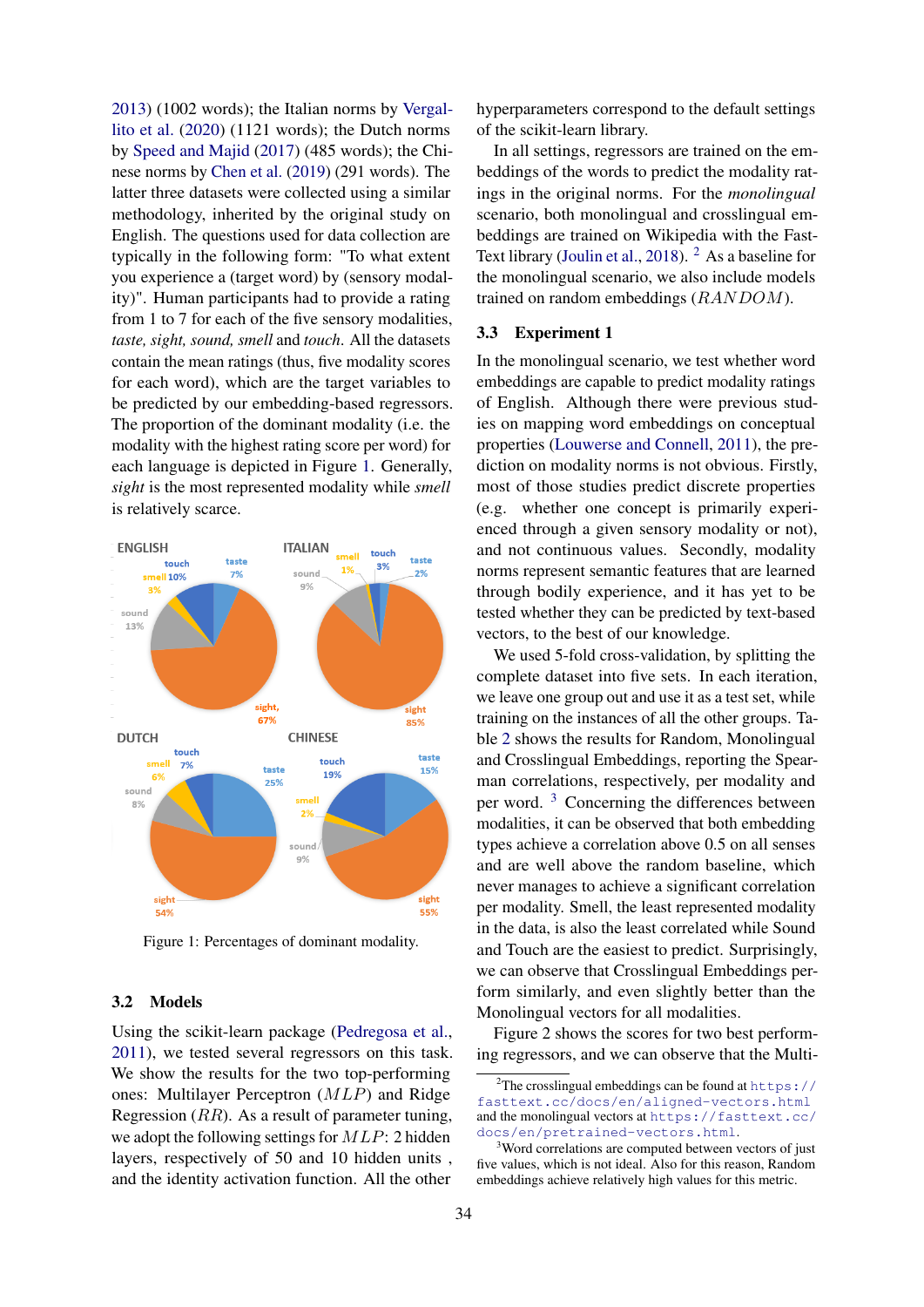<span id="page-3-0"></span>

| Embedding taste sight sound smell touch word                                                             |  |  |  |
|----------------------------------------------------------------------------------------------------------|--|--|--|
| random -0.084 -0.002 -0.003 -0.032 0.017 0.566                                                           |  |  |  |
| monolingual 0.502 0.543 0.652 0.464 0.641 0.781                                                          |  |  |  |
| crosslingual $\begin{array}{ l} 0.529 \quad 0.595 \quad 0.699 \quad 0.486 \quad 0.674 \end{array}$ 0.808 |  |  |  |

Table 2: Spearman correlations per modality and per word (average across two best regressors).

layer Perceptron and the Ridge Regression perform similarly, with no significant differences.<sup>[4](#page-3-1)</sup>



<span id="page-3-3"></span>Figure 2: Monolingual Performance with Crosslingual Embeddings (Spearman correlation per modality).

| Language | Avg Score |
|----------|-----------|
| Italian  | 0.668     |
| Dutch    | 0.663     |
| Chinese  | 0.546     |

Table 3: Spearman correlations score per word in the crosslingual setting (scores of the two top regressors have been averaged).

#### 3.4 Experiment 2

In the second experiment, we tested the Crosslingual Embeddings on the prediction of modality norms of Italian, Dutch and Chinese after training only on English data. The summary of the performance per sense modality is given in Figure [3](#page-3-2) and per word in Table [3.](#page-3-3) For the error analysis, we extracted the least correlated words and reported the bottom five for each language in Table [4.](#page-4-0)

The global performance of the mappers with the Crosslingual Embeddings is not too distant from the monolingual setting. The correlationsby-modality are generally around 0.5, but there are also some notable exceptions. For example, the sound modality for Chinese seems to be particularly difficult to predict. This could be due to differences in the sensory lexicon: European languages like English and Italian have quite a lot of words where the sound is the dominant component (it is

the second most common dominant modality after sight), while those are rarer in Chinese (the second rarest modality after smell: see also the percentages in Figure 1). It is also noticeable that, despite being the most frequent dominant modality, sight is never the best predicted one. Actually, sight is the most internally complex modality, and recent proposals for categorizing sensory-related semantics have further divided this sense in several sub-modalities. [5](#page-3-4) For this reason, future studies aiming at modeling this modality should probably try to adopt a more fine-grained annotation scheme.

Looking at the correlations-by-word, the values for Chinese are much lower than for the other languages. This was expected: compared to Dutch and Italian, which are both Indo-European languages, Chinese is way more distant from English.

<span id="page-3-2"></span>

Figure 3: Spearman correlation scores per modality in the crosslingual setting (scores of the two top regressors have been averaged).

In Table [4,](#page-4-0) we can observe that many of the worst predictions are either words with a taste dominant, which are relatively rare in the English data but more common in the other languages (Dutch and Chinese), or polysemic words with strong associations with multiple senses (e.g. 'good' in Italian and 'sweet' in Chinese). Concerning this last point, we decided to test whether there is a relationship between prediction accuracy and modality exclusivity. Modality Exclusivity  $(ME)$  scores are included in the original datasets and are defined as follows:

$$
ME(w) = \frac{max(w) - min(w)}{\sum(w)} \tag{1}
$$

where  $max(w)$  and  $min(w)$  are, respectively, the mean ratings of the strongest and of the weakest sense modality for the word  $w$ . Scores close to 1 indicate that the concept described by the word is experienced only through one sensory modality,

<span id="page-3-1"></span> ${}^{4}p$ -values computed with Fisher's r-to-z transformation.

<span id="page-3-4"></span> ${}^{5}E.g.$  [Binder et al.](#page-5-20) [\(2016\)](#page-5-20) identifies 15 different visionrelated meaning components, each one associated with a distinct neural processing system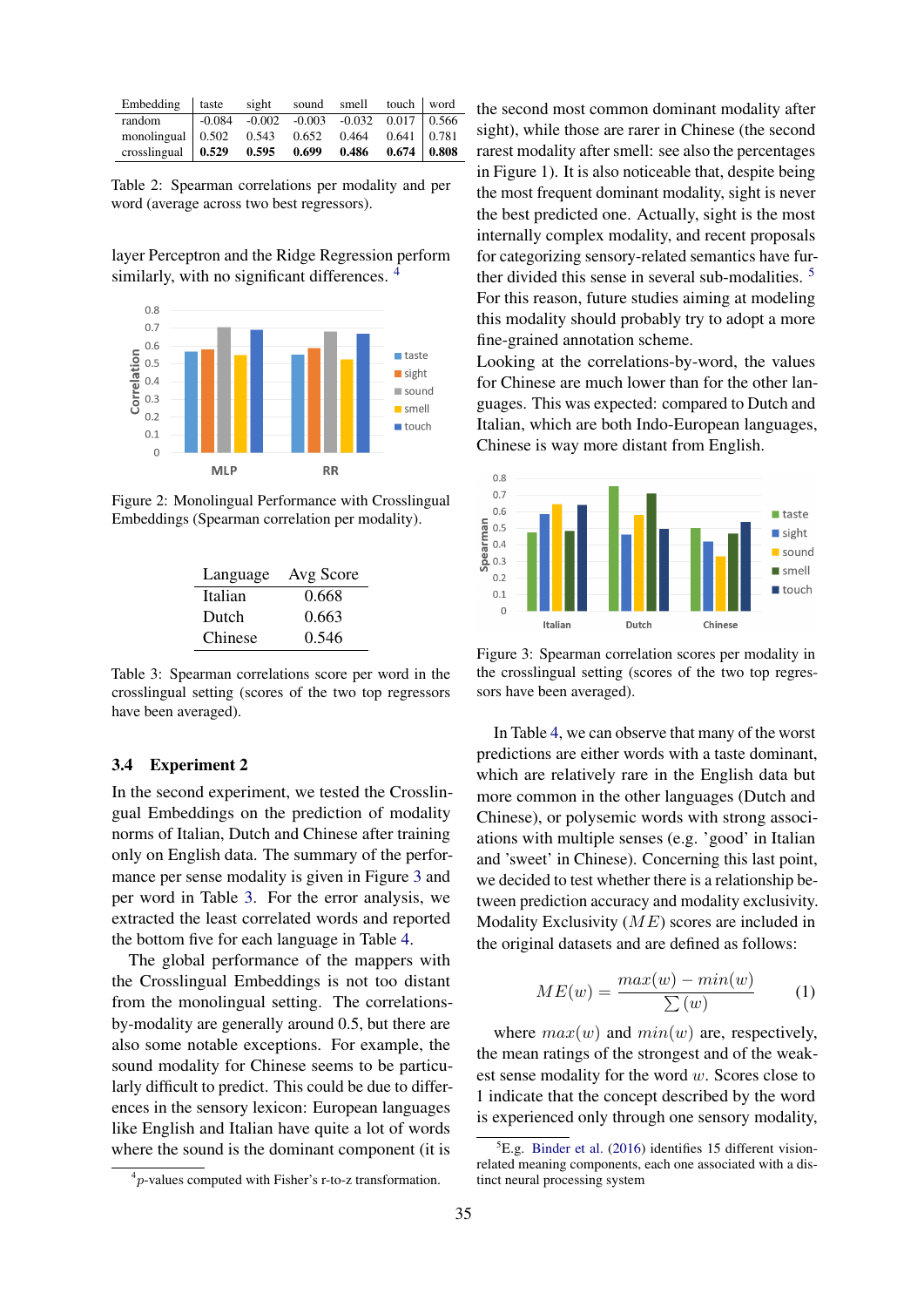<span id="page-4-0"></span>

| Dataset | <b>Error Cases</b>                                                                       |
|---------|------------------------------------------------------------------------------------------|
| Italian | buono ('good', taste), pizza ('pizza', taste), affogare ('to drown', sight),             |
|         | buono ('good', smell), puzza ('stink', smell)                                            |
| Dutch   | parmezaan ('parmesan', taste), openhaard ('fireplace', sight), dragon ('dragon', taste), |
|         | zalm ('salmon', taste), roosmarijn ('rose marin', smell)                                 |
| Chinese | 雜 ('mixed taste', sound), 口氣 ('tone', smell)                                             |
|         | 火鍋 ('hotpot', smell), 甘 ('sweet', taste), 苦 ('bitter', taste)                            |
|         |                                                                                          |

Table 4: Words with lowest correlations (English translation and worst predicted modality in brackets).

| Language | <b>Translated Words</b> |
|----------|-------------------------|
| Italian  | 148/1121 (13.2%)        |
| Dutch    | 46/485 (9.48%)          |
| Chinese  | 108/291 (37.1%)         |

Table 5: Number and percentage of words that are translations of English items for each dataset.

while multimodal concepts are typically associated with lower scores. Strongly multimodal concepts might be more difficult to predict, as their scores for the five modalities are generally closer than in the unimodal concepts. We tested this hypothesis by measuring the Spearman correlation between the word correlations and the modality exclusivity scores from the original dataset, but no strong evidence was found: the models showed no significant correlation for the Italian data, while finding positive weak correlations (between 0.2 and 0.3) on the Dutch and on the Chinese data.

We also needed to check whether words that are direct translations of words in the English data are predicted better than the others. The number of words translated from English and the percentages can be seen in Table 5, and in the Chinese dataset they represent more than 37% of the dataset items. A high number of these words might inflate the evaluation scores, as the models could be just memorizing the English representations, and the crosslingual transfer would be working just because the vectors are well-aligned in the target language. However, in our analysis we did not find evidence for this: we compared the word correlation scores of translations with the other items by means of a Mann-Whitney U test, without finding any significant difference for any of the datasets, with just a single exception (the Ridge Regression model on Dutch data, where translations have significantly higher scores at  $p < 0.05$ ). In conclusion, neither modality exclusivity nor the number of translations had a big impact on our results.

# 4 Conclusions

In this paper, we have proposed the first study dedicated to the prediction of modality norms via word embeddings mapping. We experimented with crosslingual embeddings in order to assess the potential for crosslingual transfer.

Our results first showed that modality norms can be reliably predicted even by purely text-based vectors. This is in accordance with cognitive hypotheses claiming that various aspects of experiential information are redundantly encoded in linguistic expressions (e.g. the Symbol Interdependency Hypothesis) [\(Louwerse,](#page-5-22) [2008;](#page-5-22) [Riordan and Jones,](#page-6-18) [2011\)](#page-6-18). Moreover, crosslingual vectors turned out to be better performing than their monolingual counterparts. This result is certainly surprising, although it is unclear whether it is due to differences in the training data, or the mapping itself benefits performance by abstracting away from languagespecific patterns to a more 'conceptual' space.

Even more importantly, given the availability of crosslingual embeddings for a low-resource language, it is possible to train a regressor on a highresource language (e.g. English) and to predict the norms for the low-resource one. In our experiments, we obtained moderate-to-high correlations even in the crosslingual setting. We think this is potentially a very useful application for the research on modality norms.

In this first study we used a relatively simple methodology, but several refinements are possible for improving the prediction quality. Two possible directions would be, firstly, to exploit the presence of words that are direct translations from English to the other languages to apply retrofitting techniques [\(Faruqui et al.,](#page-5-23) [2015;](#page-5-23) Mrkšić et al., [2016,](#page-6-19) [2017;](#page-6-20) Vulić et al., [2018\)](#page-6-21) to the crosslingual space, and secondly, to tackle the task by introducing more advanced neural architectures for the representation of words in context, e.g. multilingual transformers [\(Devlin et al.,](#page-5-24) [2019;](#page-5-24) [Pires et al.,](#page-6-22) [2019\)](#page-6-22).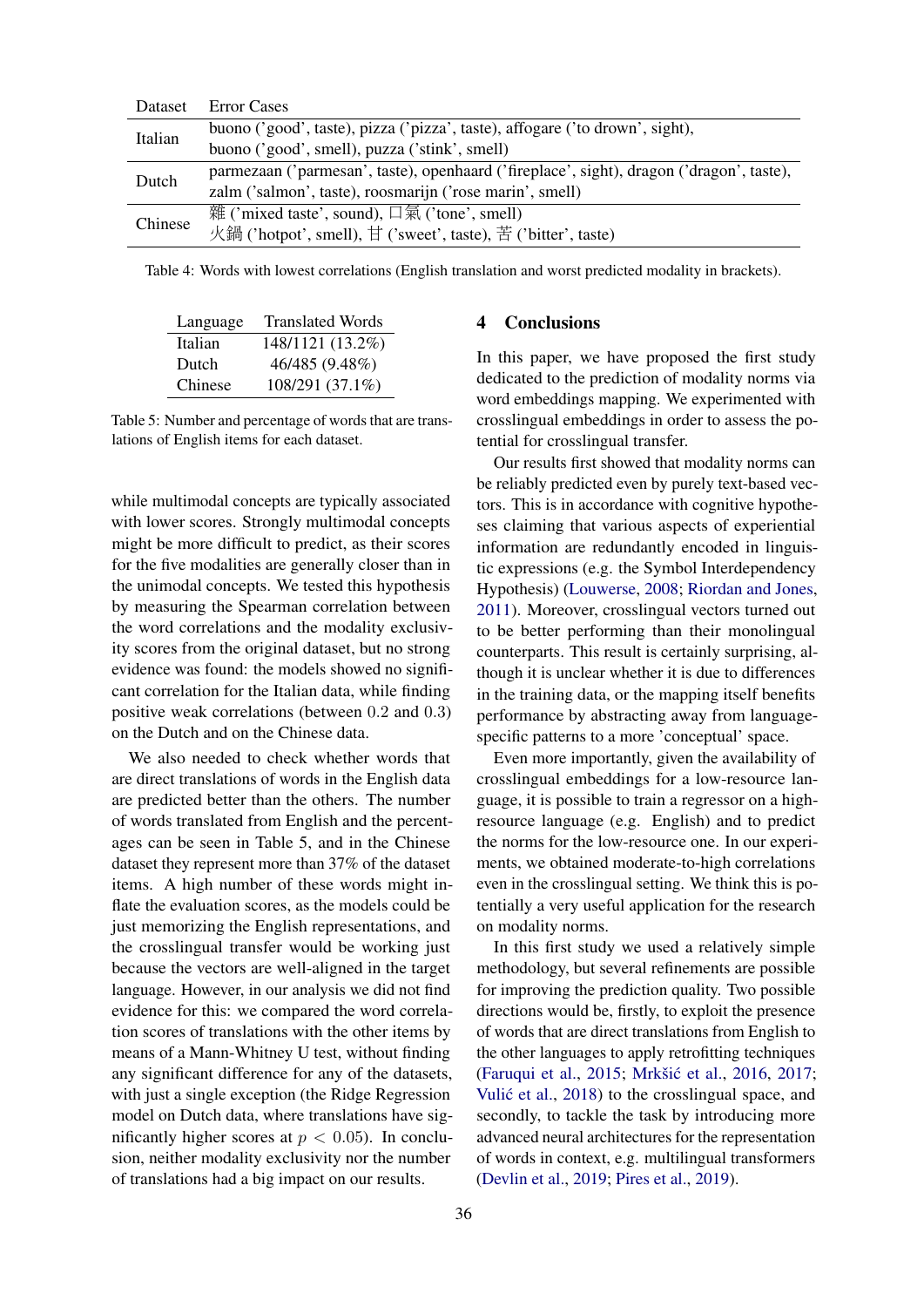#### References

- <span id="page-5-2"></span>Alfonso Barros-Loscertales, Julio González, Friedemann Pulvermüller, Noelia Ventura-Campos, Juan Carlos Bustamante, Víctor Costumero, María Antonia Parcet, and César Ávila. 2012. Reading Salt Activates Gustatory Brain Regions: fMRI Evidence for Semantic Grounding in a Novel Sensory Modality. *Cerebral Cortex*, 22(11):2554– 2563.
- <span id="page-5-0"></span>Lawrence W Barsalou. 1999. Perceptual Symbol Systems. *Behavioral and Brain Sciences*, 22(4):577– 660.
- <span id="page-5-20"></span>Jeffrey R Binder, Lisa L Conant, Colin J Humphries, Leonardo Fernandino, Stephen B Simons, Mario Aguilar, and Rutvik H Desai. 2016. Toward a Brain-Based Componential Semantic Representation. *Cognitive Neuropsychology*, 33(3-4):130–174.
- <span id="page-5-10"></span>Piotr Bojanowski, Edouard Grave, Armand Joulin, and Tomas Mikolov. 2017. Enriching Word Vectors with Subword Information. *Transactions of the Association for Computational Linguistics*, 5:135–146.
- <span id="page-5-7"></span>Patrick Bonin, Alain Méot, Ludovic Ferrand, and Aurélia Bugaïska. 2015. Sensory Experience Ratings (SERs) for 1,659 French Words: Relationships with Other Psycholinguistic Variables and Visual Word Recognition. *Behavior Research Methods*, 47(3):813–825.
- <span id="page-5-8"></span>I-Hsuan Chen, Qingqing Zhao, Yunfei Long, Qin Lu, and Chu-Ren Huang. 2019. Modality Exclusivity Norms. *PloS One*, 14(2).
- <span id="page-5-11"></span>Alexis Conneau, Guillaume Lample, Marc'Aurelio Ranzato, Ludovic Denoyer, and Hervé Jégou. 2018. Word Translation Without Parallel Data. In *Proceedings of ICLR*.
- <span id="page-5-3"></span>Louise Connell. 2007. Representing Object Colour in Language Comprehension. *Cognition*, 102(3):476– 485.
- <span id="page-5-19"></span>Steven Derby, Paul Miller, and Barry Devereux. 2019. Feature2Vec: Distributional Semantic Modelling of Human Property Knowledge. In *Proceedings of EMNLP*.
- <span id="page-5-24"></span>Jacob Devlin, Ming-Wei Chang, Kenton Lee, and Kristina Toutanova. 2019. BERT: Pre-training of Deep Bidirectional Transformers for Language Understanding. In *Proceedings of NAACL 2019*.
- <span id="page-5-16"></span>Luana Fagarasan, Eva Maria Vecchi, and Stephen Clark. 2015. From Distributional Semantics to Feature Norms: Grounding Semantic Models in Human Perceptual Data. In *Proceedings of IWCS*.
- <span id="page-5-23"></span>Manaal Faruqui, Jesse Dodge, Sujay K Jauhar, Chris Dyer, Eduard Hovy, and Noah A Smith. 2015. Retrofitting Word Vectors to Semantic Lexicons. In *Proceedings of NAACL*.
- <span id="page-5-12"></span>Manaal Faruqui and Chris Dyer. 2014. Improving Vector Space Word Representations Using Multilingual Correlation. In *Proceedings of EACL*.
- <span id="page-5-15"></span>Arthur M Glenberg and David A Robertson. 2000. Symbol Grounding and Meaning: A Comparison of High-Dimensional and Embodied Theories of Meaning. *Journal of Memory and Language*, 43(3):379– 401.
- <span id="page-5-1"></span>Robert F Goldberg, Charles A Perfetti, and Walter Schneider. 2006. Perceptual Knowledge Retrieval Activates Sensory Brain Regions. *Journal of Neuroscience*, 26(18):4917–4921.
- <span id="page-5-14"></span>Armand Joulin, Piotr Bojanowski, Tomas Mikolov, Hervé Jégou, and Edouard Grave. 2018. Loss in Translation: Learning Bilingual Word Mapping with a Retrieval Criterion. In *Proceedings of EMNLP*.
- <span id="page-5-6"></span>Barbara J Juhasz, Melvin J Yap, Joanna Dicke, Sarah C Taylor, and Margaret M Gullick. 2011. Tangible Words Are Recognized Faster: The Grounding of Meaning in Sensory and Perceptual Systems. *Quarterly Journal of Experimental Psychology*, 64(9):1683–1691.
- <span id="page-5-13"></span>Angeliki Lazaridou, Georgiana Dinu, and Marco Baroni. 2015. Hubness and Pollution: Delving into Cross-Space Mapping for Zero-Shot Learning. In *Proceedings of ACL*.
- <span id="page-5-9"></span>Alessandro Lenci. 2018. Distributional Models of Word Meaning. *Annual Review of Linguistics*, 4:151–171.
- <span id="page-5-18"></span>Dandan Li and Douglas Summers-Stay. 2019. Mapping Distributional Semantics to Property Norms with Deep Neural Networks. *Big Data and Cognitive Computing*, 3(2):30.
- <span id="page-5-17"></span>Lucy Li and Jon Gauthier. 2017. Are Distributional Representations Ready for the Real World? Evaluating Word Vectors for Grounded Perceptual Meaning. In *Proceedings of the ACL Workshop on Language Grounding for Robotics*.
- <span id="page-5-22"></span>Max Louwerse. 2008. Embodied Relations Are Encoded in Language. *Psychonomic Bulletin & Review*, 15(4):838–844.
- <span id="page-5-21"></span>Max Louwerse and Louise Connell. 2011. A Taste of Words: Linguistic Context and Perceptual Simulation Predict the Modality of Words. *Cognitive science*, 35(2):381–398.
- <span id="page-5-4"></span>Dermot Lynott and Louise Connell. 2009. Modality Exclusivity Norms for 423 Object Properties. *Behavior Research Methods*, 41(2):558–564.
- <span id="page-5-5"></span>Dermot Lynott and Louise Connell. 2013. Modality Exclusivity Norms for 400 Nouns: The Relationship between Perceptual Experience and Surface Word Form. *Behavior Research Methods*, 45(2):516–526.